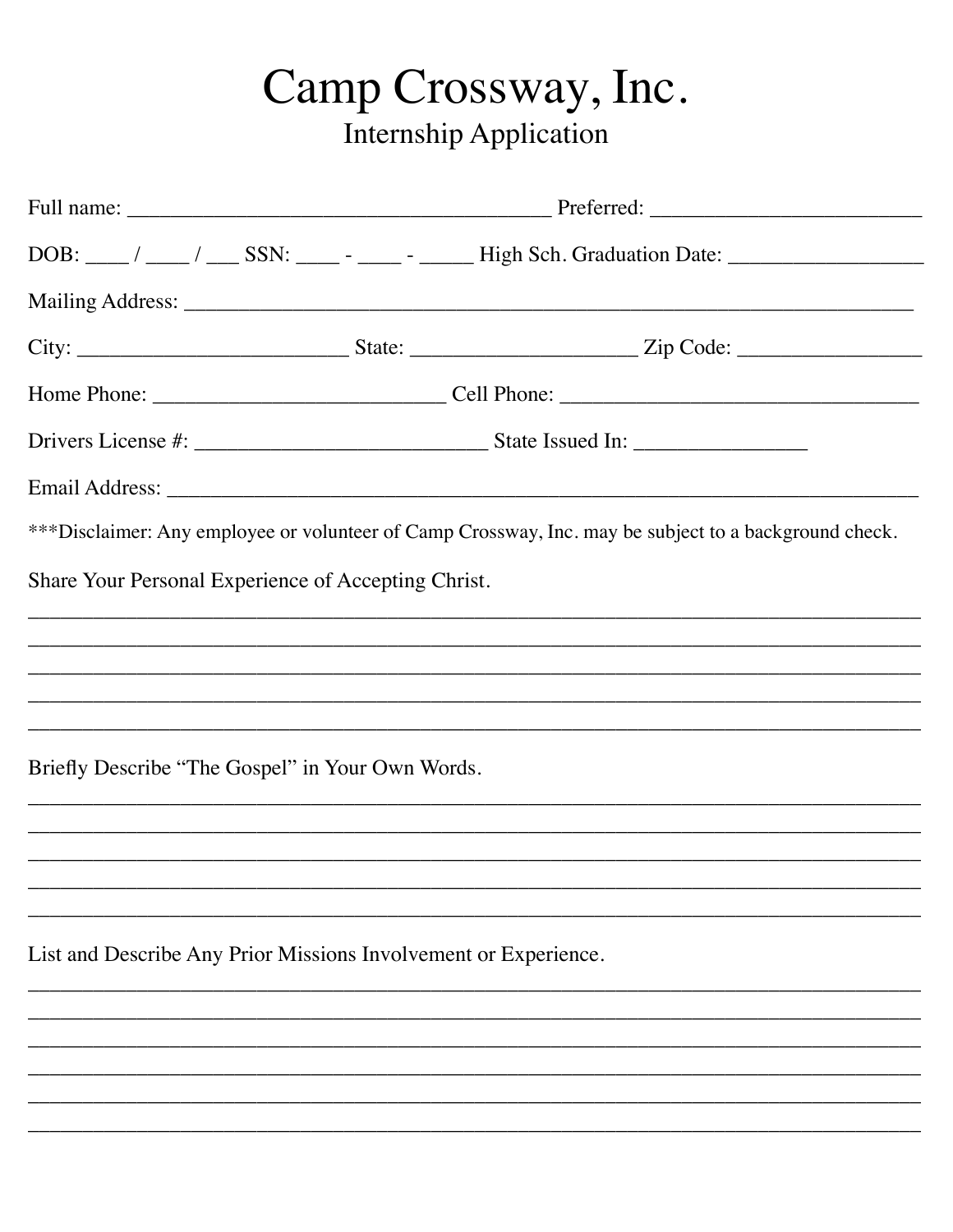| Describe any skills you believe will help you be an asset to Camp Crossway. |  |  |  |  |
|-----------------------------------------------------------------------------|--|--|--|--|
|-----------------------------------------------------------------------------|--|--|--|--|

Please rank, from  $1 - 10$  (1 being most desired, 10 being least desired) your interest in serving in each area of ministry at Camp Crossway.

\_\_\_\_\_\_\_\_\_\_\_\_\_\_\_\_\_\_\_\_\_\_\_\_\_\_\_\_\_\_\_\_\_\_\_\_\_\_\_\_\_\_\_\_\_\_\_\_\_\_\_\_\_\_\_\_\_\_\_\_\_\_\_\_\_\_\_\_\_\_\_\_\_\_\_\_\_\_\_\_\_\_ \_\_\_\_\_\_\_\_\_\_\_\_\_\_\_\_\_\_\_\_\_\_\_\_\_\_\_\_\_\_\_\_\_\_\_\_\_\_\_\_\_\_\_\_\_\_\_\_\_\_\_\_\_\_\_\_\_\_\_\_\_\_\_\_\_\_\_\_\_\_\_\_\_\_\_\_\_\_\_\_\_\_ \_\_\_\_\_\_\_\_\_\_\_\_\_\_\_\_\_\_\_\_\_\_\_\_\_\_\_\_\_\_\_\_\_\_\_\_\_\_\_\_\_\_\_\_\_\_\_\_\_\_\_\_\_\_\_\_\_\_\_\_\_\_\_\_\_\_\_\_\_\_\_\_\_\_\_\_\_\_\_\_\_\_ \_\_\_\_\_\_\_\_\_\_\_\_\_\_\_\_\_\_\_\_\_\_\_\_\_\_\_\_\_\_\_\_\_\_\_\_\_\_\_\_\_\_\_\_\_\_\_\_\_\_\_\_\_\_\_\_\_\_\_\_\_\_\_\_\_\_\_\_\_\_\_\_\_\_\_\_\_\_\_\_\_\_ \_\_\_\_\_\_\_\_\_\_\_\_\_\_\_\_\_\_\_\_\_\_\_\_\_\_\_\_\_\_\_\_\_\_\_\_\_\_\_\_\_\_\_\_\_\_\_\_\_\_\_\_\_\_\_\_\_\_\_\_\_\_\_\_\_\_\_\_\_\_\_\_\_\_\_\_\_\_\_\_\_\_

| Athletics                                    | Worship leading                 |
|----------------------------------------------|---------------------------------|
| Teaching (Bible or Special Interest classes) | Transportation                  |
| Counseling                                   | <b>Creative Ministry</b>        |
| Food Service                                 | Farm/Agricultural               |
| Administration                               | <b>Construction/Maintenance</b> |
| Ropes Course/Climbing Wall                   | Hiking/Canoeing                 |
|                                              |                                 |

Additional Comments

Qualifications for all Camp Crossway, Inc. Interns

- Must be 18 years of age or older, unless otherwise approved by a Camp Crossway, Inc. staff member.

\_\_\_\_\_\_\_\_\_\_\_\_\_\_\_\_\_\_\_\_\_\_\_\_\_\_\_\_\_\_\_\_\_\_\_\_\_\_\_\_\_\_\_\_\_\_\_\_\_\_\_\_\_\_\_\_\_\_\_\_\_\_\_\_\_\_\_\_\_\_\_\_\_\_\_\_\_\_\_\_\_\_ \_\_\_\_\_\_\_\_\_\_\_\_\_\_\_\_\_\_\_\_\_\_\_\_\_\_\_\_\_\_\_\_\_\_\_\_\_\_\_\_\_\_\_\_\_\_\_\_\_\_\_\_\_\_\_\_\_\_\_\_\_\_\_\_\_\_\_\_\_\_\_\_\_\_\_\_\_\_\_\_\_\_ \_\_\_\_\_\_\_\_\_\_\_\_\_\_\_\_\_\_\_\_\_\_\_\_\_\_\_\_\_\_\_\_\_\_\_\_\_\_\_\_\_\_\_\_\_\_\_\_\_\_\_\_\_\_\_\_\_\_\_\_\_\_\_\_\_\_\_\_\_\_\_\_\_\_\_\_\_\_\_\_\_\_ \_\_\_\_\_\_\_\_\_\_\_\_\_\_\_\_\_\_\_\_\_\_\_\_\_\_\_\_\_\_\_\_\_\_\_\_\_\_\_\_\_\_\_\_\_\_\_\_\_\_\_\_\_\_\_\_\_\_\_\_\_\_\_\_\_\_\_\_\_\_\_\_\_\_\_\_\_\_\_\_\_\_

- Must have graduated from High School as of May 2022.

- Must be available June 1, 2022 – July 30, 2022.

- Must provide a personal statement, in writing, regarding why you want to - Must provided a personal statement, in writing, regarding why you want to become an Intern at Camp Crossway and what you hope to gain from the experience.

- Must provide three (3) letters of reference from the following: a teacher or school representative; a pastor or spiritual mentor; an employer or community representative you have worked with closely. These letters may be emailed or mailed separately from your application.

Deadline for Application: May 1, 2022.

Please return completed application to:

Camp Crossway, Inc. 45525 S. 35950 Rd. Pawnee, OK 74058

or campcrossway@gmail.com